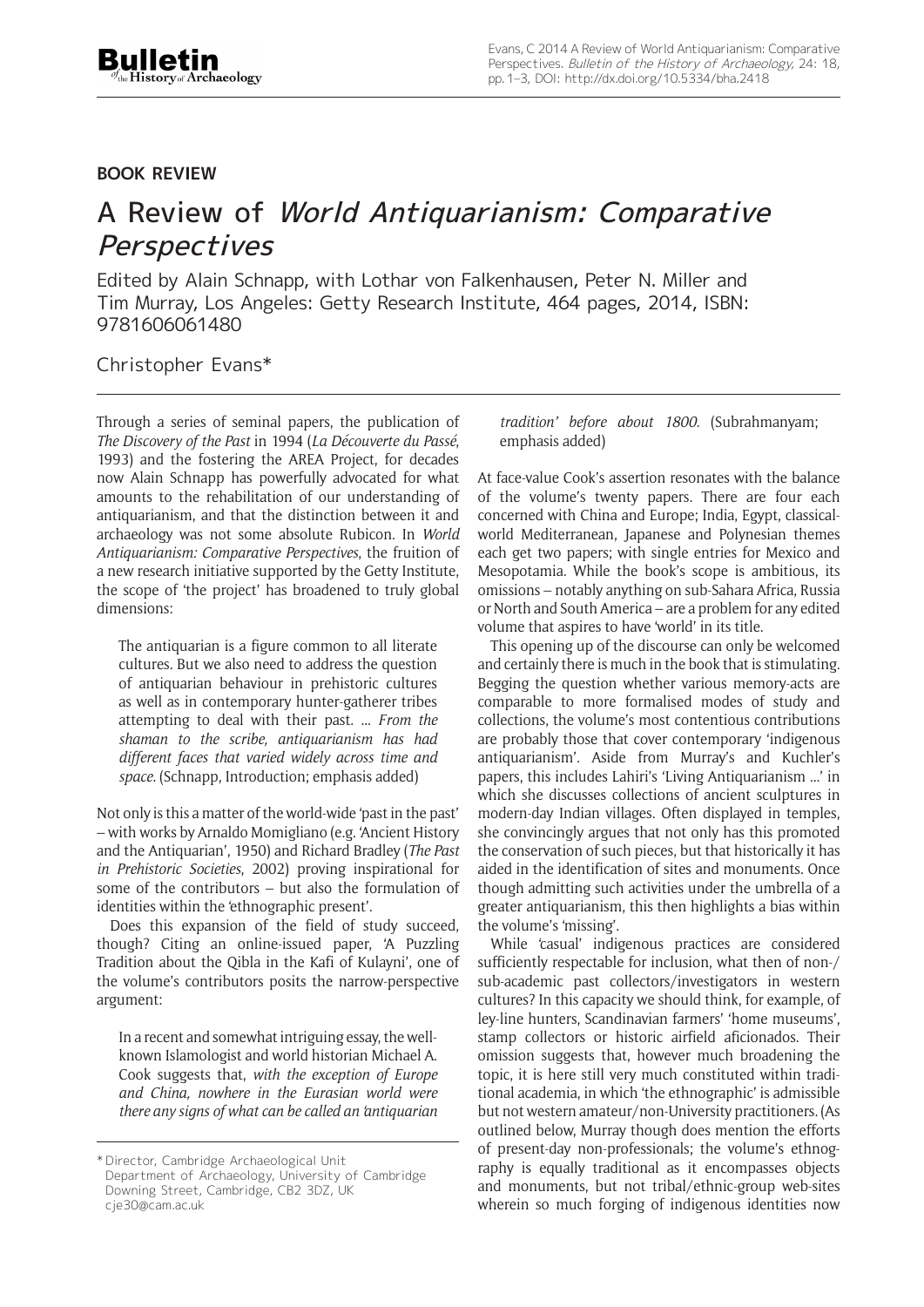occurs.) Arguably, it is unjust to dwell at length on a book's omissions. Yet, once you so vaguely define a topic the problem becomes where do you stop and whether, becoming such a 'broad church', then as an entitlement does 'antiquarianism' still really retain any use-value or integrity?

Some of the papers over-stretch their inclusiveness. Citing Momigliano concerning a nineteenth century transformation of antiquarians into cultural historians, Miller argues for a late-century reassertion of antiquarianism and then, amongst others, alludes to the 'antiquarianism' of Walter Benjamin. As regards 'longing' and the accumulative assemblage of small or 'grey' facts as an 'antiquarianism for life', Nietzsche also looms larges in Miller's thesis (as does also Shanks' 'imaginative antiquarianism' and 'archaeological poetics'). However much this might contribute to the understanding of some sort of a generic antiquarian impulse, such approaches do little to further a mainstream appreciation of 'the past in the past'. (By the same token, the claims made by Küchler regarding memory-encoded Cook Islanders' patchwork quilts as mapping complex genealogies and, thereby, amounting to virtual histories, seems rather over-egged.)

These matters aside, the volume's strengths are many. Meir's 'The Medieval and Early Modern World and the Material Past' is fascinating; Rojas' paper is a terrific study of classical Roman antiquarianism and their appreciation of the Lydian past in Anatolia; while Beaulieu provides a finely balanced and nuanced Mesopotamian-context account. Not surprisingly for such a wide-ranging collection, rich insights are to be had from many of the papers. Amongst these is the extent that monument-inscription rubbings underpinned early Chinese antiquarianism. Equally, as outlined by Suzuki, are Japanese procedures.

Drawing widely from the American zoologist, Edward Morse's chronicle, *Japan Day by Day* (1917) – who also discovered and investigated the shell mounds of Omori – Suzuki discusses the era's collectors/antiquarians with whom Morse was familiar, particularly Ninagawa Noritane (1835–82). Amongst the local practices related are a 'guessing party', whose participants (arranged in a circle so as to not instil any hierarchy) each brought a specimen of pottery that were sequentially handed around, with the players writing down their guesses/opinions of what each item was. These were recorded in a book, with the evening's winner having the greatest number of correct attributions. An 1872 account of a two monthlong regional 'treasure-hunt'-*cum*-survey by the nation's Museum Bureau's official antiquarians, involving both rubbings and extensive photography, is also entertaining (the same being true of Meir's discussion of Medieval European fakes).

Given the volume's scope and size, that not all of the papers are of this standard is only to be expected, and its scholarship is somewhat variable. There is also a degree of repetition. Not only does this extend to the personal definitions of antiquarianism offered by some of the authors, but also to subject matter; the latter particularly being a feature of some of the Chinese-related papers.

The book has been organised into two parts. If properly grasping its structure, then the three papers of the first section (plus Schnapp's general introduction) 'The Necessity of Antiquarianism', are meant to serve as 'need thereof' mission-statements and for regional scenesetting. Of these, Falkenhausen's is perhaps the most successful as it provides a straightforward account of the history of 'Antiquarianism in East Asia'. If intended for the above-purposes, then for different reasons Murray and Miller's papers seem rather idiosyncratic. Concerned with European developments, Miller's has been discussed above; generally it is too sprawling and theoretically driven (and 'knowing') to provide much in the way of a reader-useful overview.

Murray's contribution is presumably meant to, if not introduce, then be representative of the volume's 'indigenous/living antiquarianism' papers. It is primarily concerned with post-colonial contexts and the 'Antiquarianism of and in Preliterate Societies', with issues relating to alternative histories at its core. Charting the rise of prehistoric archaeology in Europe and its encounter with the colonial-world 'other', in contrast with Trigger's accounts he emphasises both the diversity of earlier antiquarianism and its post-mid nineteenth century expression/survival. He argues that, along with anthropology, more antiquarian-informed approaches have a greater ability to engage with 'memory', accredit non-western cultures with temporality/history and, thereby, not just see them as timeless ciphers of prehistoric survival. This is a strong thesis. In his concluding remarks Murray relates it to questions of cultural heritage generally, recognising that for both 'antiquarians' and indigenous communities the making and documenting of histories need not be confined to professionals. Where the contribution goes somewhat awry is the choice of bringing in two indigenous community 'hidden-history' examples. These are concerned with the tomb settings of Tonga and the identification of Australian Aboriginal 'places of attachment'. While both are relevant to the paper's themes, the detail of especially that from Tonga was probably unnecessary and the inclusion of case-studies within only this of the first part's papers somewhat distracts from the section's overall tone. But then, in a volume celebrating diversity, can that really be held a fault?

The book's latter part, 'The Foundation of Antiquarianism', is essentially chronologically arranged. Its seventeen papers can seem rather an eclectic bunch as their sequence-order leaves the reader forever jumping geographically. For most of us, unversed with other region's traditions, the volume's wide coverage would have been more easily dealt with had, for example, the Chinese or Indian papers been grouped together and that there was tighter editorial integration between them. Indeed, with so many editors featuring on the volume's by-line, the lack of a concluding essay for its second portion is striking. Without it the second half of the collection's title – *Comparative Perspectives* – is unfilled, as little *comparison* is actually attempted.